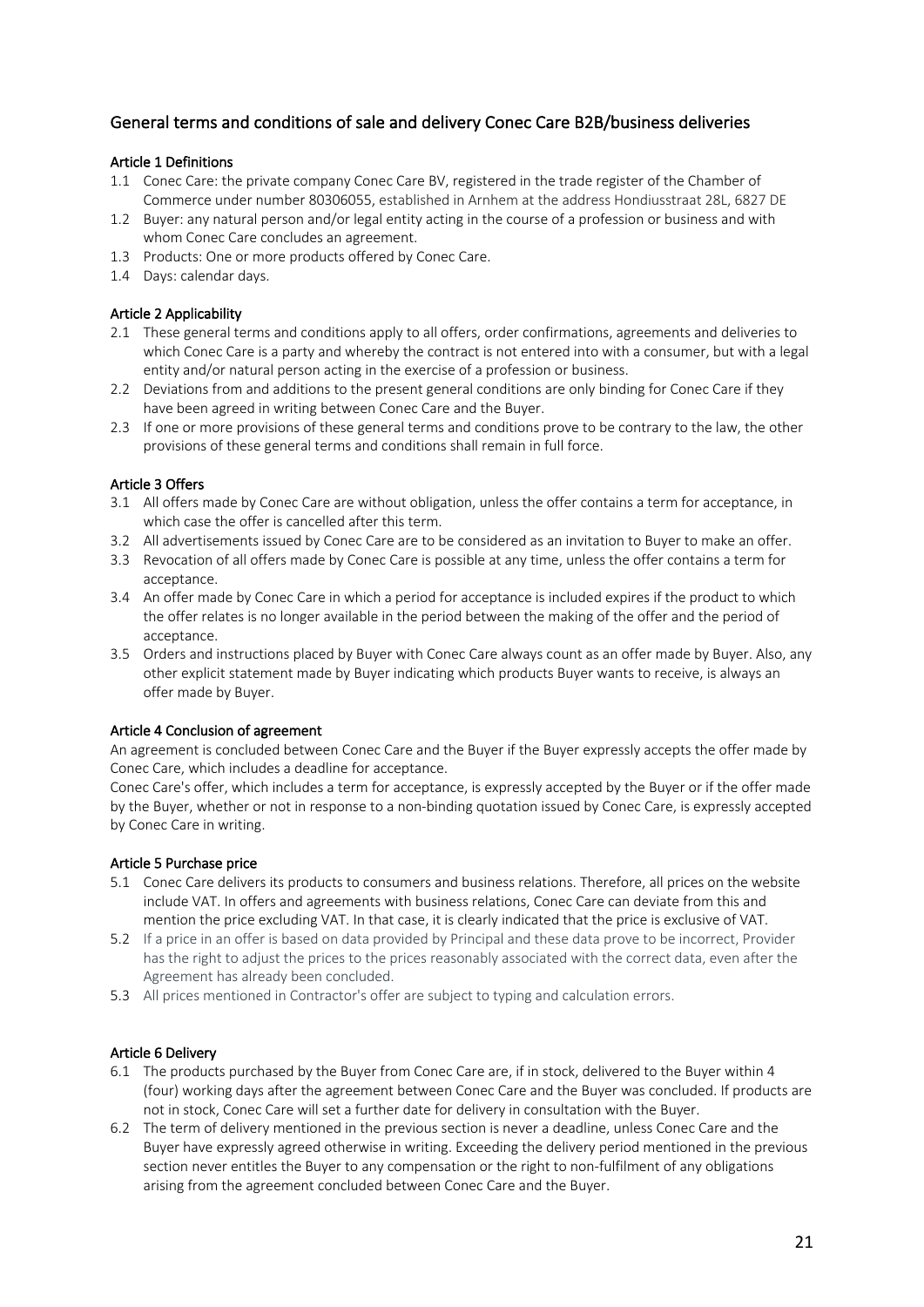- 6.3 For orders Conec Care can charge delivery costs
- 6.4 If, for any reason, the Buyer wishes to receive the products purchased from Conec Care earlier than within four working days after the conclusion of the agreement, the related (delivery) costs will be directly charged to the Buyer. Before charging these costs directly to the Buyer, Conec Care will send the Buyer an estimate of the aforementioned costs.

## Article 7 Payment

.

- 7.1 The Buyer must pay invoices from Conec Care within 30 (thirty) days after the date stated on the invoice, unless a different payment term has been agreed in writing between Conec Care and the Buyer. Conec Care and the Buyer.
- 7.2 Any risks and/or costs associated with a giro payment are at the risk of the Buyer.
- 7.3 If the Buyer does not fulfil his payment obligation(s) to Conec Care, or does not do so on time and/or properly, the Buyer will be in default by operation of law (without notice of default or judicial intervention). As from that moment, all Conec Care's claims against the Buyer will be immediately due and payable. Conec Care is also entitled to repossess the products already delivered to the Buyer. The Buyer provides Conec Care with all cooperation in the retrieval of these products by opening the room(s) in which the products are located.
- 7.4 In the event of late payment, the Buyer will also owe Conec Care, as referred to in section 1 of this article, interest equal to the statutory commercial interest.
- 7.5 Any objections of the Buyer to the amounts charged by Conec Care must be communicated in writing to Conec Care within 8 days from the date of invoice, in default of which the Buyer's right to complain shall cease to exist.

## Article 8 Transfer of risk and ownership

- 8.1 The risk of loss, theft and damage in respect of the products to be delivered by Conec Care to the Buyer will pass to the Buyer at the time the goods are delivered within the meaning of Article 6.3 of these General Terms and Conditions.
- 8.2 Notwithstanding the provisions of the previous paragraph, Conec Care retains ownership of all products it delivers to the Buyer until such time as the Buyer has fulfilled all its payment obligations in respect of Conec Care.
- 8.3 The Buyer is not authorised to pledge the products delivered to him by Conec Care under retention of title to third parties, to transfer (ownership) of these products to third parties and/or to use or process these products, until the Buyer has fulfilled all his payment obligations and other obligations vis-à-vis Conec Care.

# Article 9 Complaints and returns

- 9.1 Immediately upon receipt of the products, the Buyer is obliged to inspect the delivered products, or have them inspected. Complaints about delivered products should be reported in writing to Conec Care within 14 (fourteen) days after delivery and notification should be as detailed as possible. If complaints about products are not reported within the aforementioned period, the Buyer is no longer entitled to repair, replacement or compensation of the products.
- 9.2 Return shipments by Buyer will only be accepted by Conec Care if the provisions in article 9.1 are met, the products are undamaged and are returned in the original packaging with due haste.
- 9.3 Products with a shelf life of less than one year cannot be returned to Conec Care.

# Article 10 Liability

- 10.1 If it is established that products are defective and do not comply with the agreement and if the Buyer has filed a complaint in this respect on time, Conec Care will replace or take care of repairing the defective products or pay a replacement fee to the Buyer, all this at the discretion of Conec Care, within a reasonable period of time after receipt of the products or, if return is not reasonably possible, after written notification of the defect by the Buyer. In the event of replacement or compensation of the product, the Buyer is obliged to return the item to be replaced to Conec Care and transfer ownership of the product to Conec Care, unless Conec Care expressly indicates otherwise.
- 10.2 Conec Care is never liable for any damage that is caused by errors or defects of the Buyer himself, errors in or the lack of information to be provided and entered by the Buyer, or for any damage suffered by the